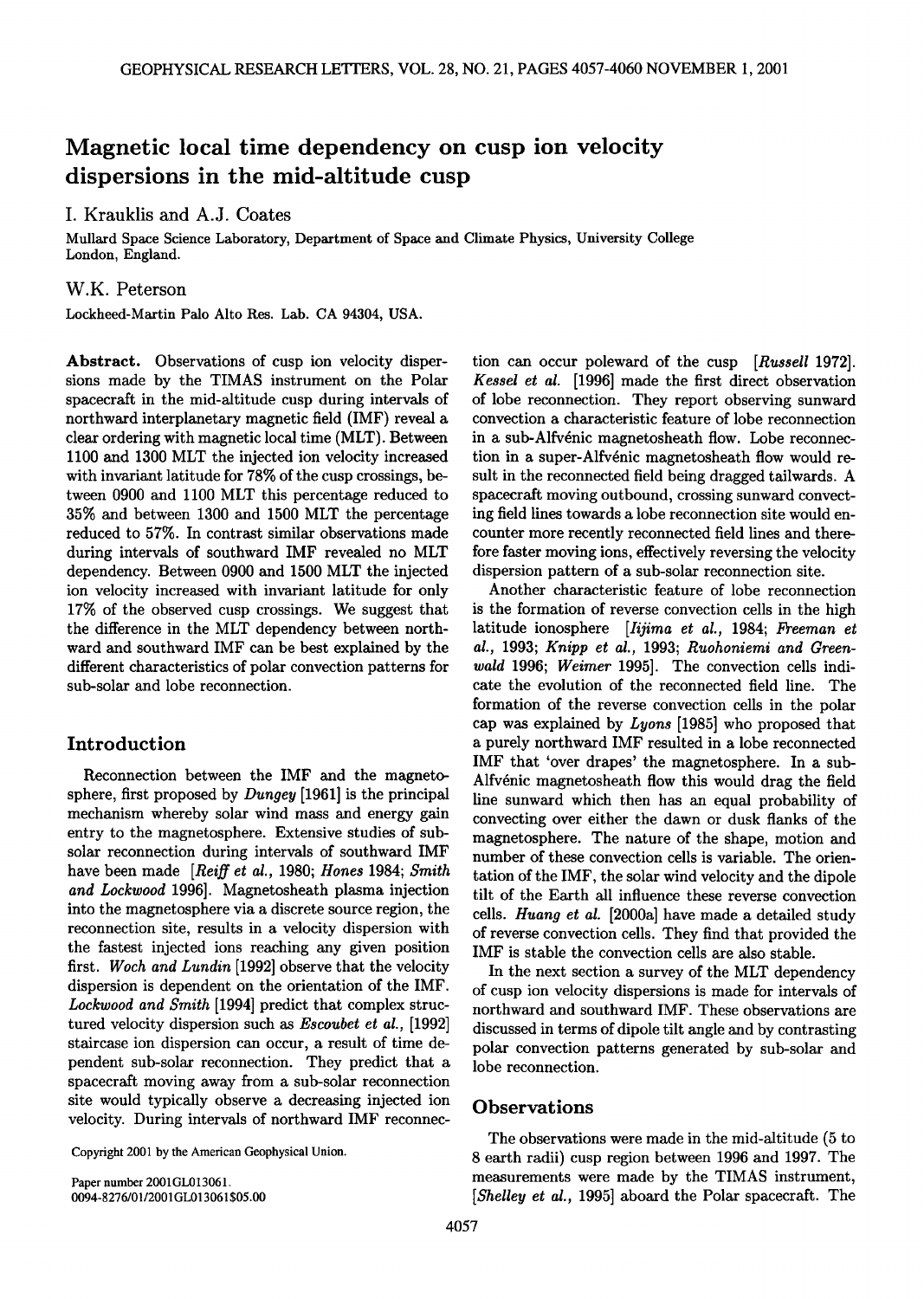

Figure 1. Spectrogram showing down-going H<sup>+</sup> ions. **The solid line represents the drift velocity, (see text for details** 

**orientation of the IMF was measured by the MFI instrument, [Lepping et al., 1995]. The solar wind velocity, used to calculate the travel time to the earth (Wind to**   $X_{GSM} = 0$ , was measured by the SWE instrument, **[Ogilvie et al., 1995]. Wind positions during the survey ranged from 40 to 230 Re sunward and within 40 Re of the earth sun line.** 

**Cusp crossing intervals during which the solar wind velocity changed by more than 20% were excluded due to the uncertainty this variation would cause in deducing the travel time. A 20% uncertainty was included in the time lag when inferring the IMF Bz orientation at the earth. The orientation was than accessed over the duration for which the quantifucation (described below) of the cusp observations are made. To simplify the observations only down-going ions with pitch angles**  less than 30° (all observations are made in the northern **hemisphere) are included. This removes any up-going ionospheric and mirrored magnetosheath populations.** 

**A single parameter of the observed individual magnetosheath ion injections is quantified. This is the sign of the gradient of the latitudinal velocity dispersion,**   $dv/d\Lambda$  |  $dv/d\Lambda$  | where  $\Lambda$  is the invariant latitude. A **three term drifting Maxwellian is fitted to the data to identify the bulk velocity. The fits were visually inspected and any poor fit was removed. Individual injection events were identified by discontinuous changes (positive or negative) in the velocity greater than 50 km/s (This corresponds to two energy steps of the detector) or a reversal in the velocity dispersion. Fitting the Maxwellian effectively limited the quantification to velocities greater than 100 km/s. This quantification rarely exceeded 1 hour of observation time. An example spectrogram of a cusp pass (11/1/1996) with the fitted drift velocity is shown in Figure 1. Polar was making an inbound pass through the northern, mag**netosphere. The IMF  $B_Z$  component was northward **between 3 to 6 nT. The solid cicles and stars mark the start and end times as described above. The gradient was deduced by performing a linear least squares fit to these marked intervals which is sufficiently accurate to deduce the average gradient. The number and duration of these features is highly variable. Some cusp crossings consisted of a single smoothly varying dispersion ramp lasting around 30 minutes. Other passes had in excess of 10 dispersion ramps with durations as short as a few minutes. The results for the entire set of deduced gradients are shown in Figure 2. Cusp crossings during intervals of southward IMF are shown in the upper panel (a), the lower panel (b) shows cusp crossings with northward IMF. The stars correspond to ion injections where the ion velocity increased with invariant latitude and the diamonds correspond to events where the velocity decreased. The bunching of the data into linear paths corresponds to cusp crossings with multiple discrete ion injections. Forty three cusp crossings were identified where the IMF is consistently northward and 48 were identified where the IMF was southward. The IMF southward events occur at a lower latitude than the IMF northward events consistent with**  reported IMF  $B<sub>z</sub>$  effects on cusp location [Newell et **al., 1989; Kremser and Lundin 1990]. The majority of the IMF southward events have negative dispersion gradients, consistent with Lockwood and Smith [1994] predictions for mid-altitude cusp observations of sub-solar reconnection. The distribution of dispersion gradients** 



**Figure 2. Velocity dispersion gradients plotted against magnetic local time. Positive, asterisks (negative, diamonds) dispersion indicates an increasing (decreasing) ion velocity with invariant latitude, (a) corresponds to events where the IMF was southward, (b) corresponds to events where the IMF was northward.**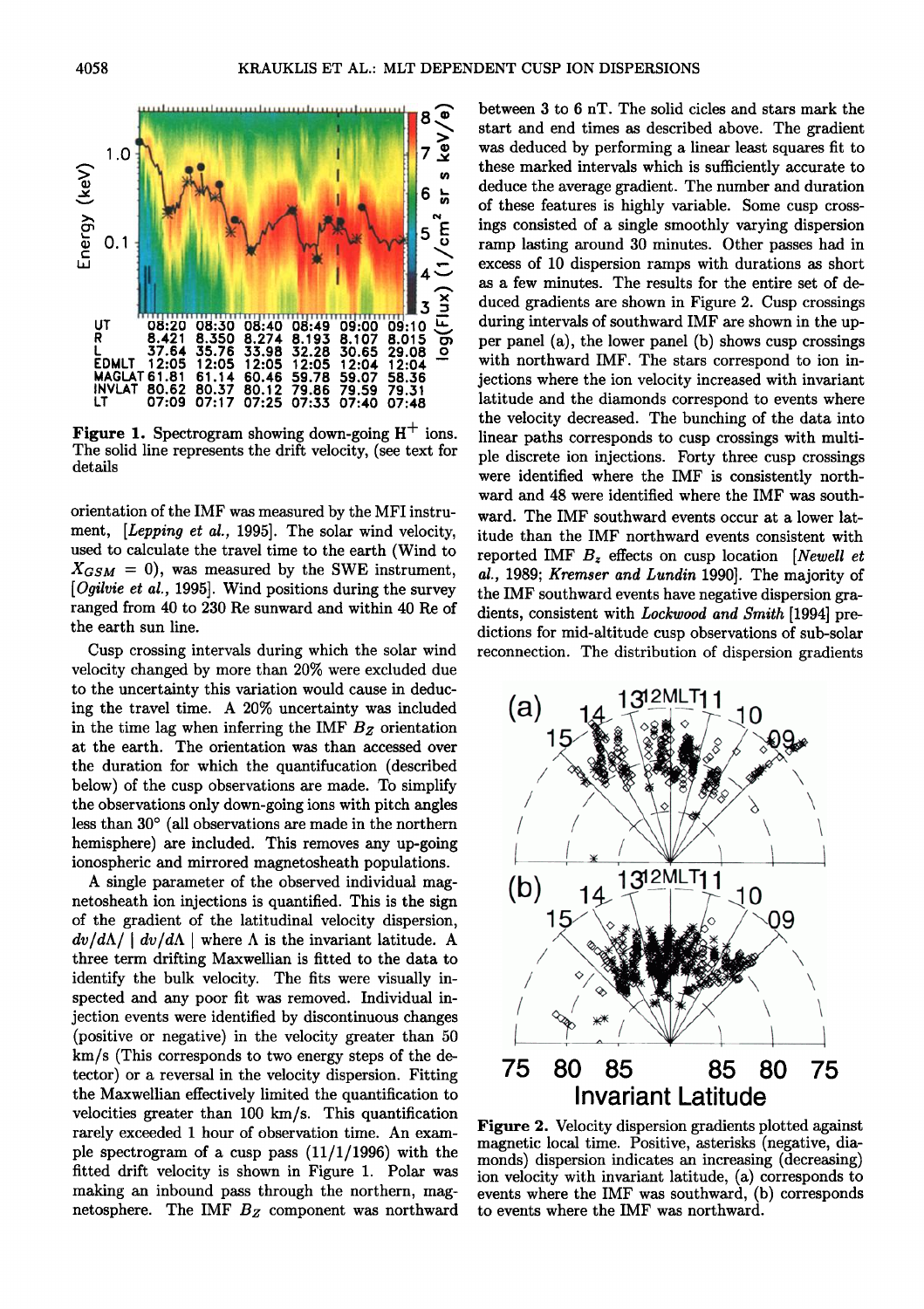

**Figure 3. The average ratio of the number of positive dispersion gradients to total number of events is calculated and binned in 0.5hr MLT, (a) corresponds to events where the IMF was southward, (b) corresponds to events where the IMF was northward.** 

**for IMF northward events is more complex. Between 1100 to 1300 MLT the majority of the events have a positive dispersion gradient, at other local times there is a greater admixture of dispersion gradients. To quantify this MLT dependency the averaged fraction of the number of positive dispersion gradients to total number of events is calculated and binned (width 0.5 hours) in MLT, for both IMF southward and northward events. The results are shown inFigure 3. A clear difference in the MLT dependency can be readily seen, for the IMF southward events the average ratio between 0900 and 1500 MLT is 0.17 and shows little variation while for the IMF northward events between 1100 and 1300 MLT this ratio is 0.78 and reduces to 0.35 between 0900 and 1100 MLT and to 0.57 between 1300 and 1500 MLT.** 

# **Discussion**

**A clear difference in the MLT characteristics between sub-solar (IMF southward) and lobe (IMF northward) injection events exist. Close to 1200 MLT the majority of the IMF northward events have positive dispersion gradients consistent with sunward convection from a lobe reconnection site. At other local times this dispersion gradient becomes more mixed.** 

**Lyons [1985] notes that sunward convection from a lobe reconnection site can only occur in a sub-Alfvenic magnetosheath flow. The magnetosheath flow velocity increases with distance from the sub-solar point, hence lobe reconnection in the northern winter hemisphere places the reconnection site further from the sub-solar point than for a summer dipole tilt. A systematic difference in the dipole tilt between cusp crossings with a positive and negative dispersion for the northward IMF events would also indicate that the magnetosheath flow** 

**was influencing the observations. For positive dispersion cusp crossings the average dipole tilt angle was**   $2.8 \pm 12.6^{\circ}$  for the negative dispersions the tilt angle was  $-3.8 \pm 16^{\circ}$ . Both positive and negative velocity **dispersion gradients were observed with a large range of dipole tilt angles (hence the large variance) indicating that the dipole tilt angle did not systematically effect the dispersion gradients.** 

The WIND observations used to infer the IMF  $B_Z$ **orientation at the earth were made over a large range of positions. There was no systematic difference found in the location of WIND during intervals where northward IMF was inferred and positive dispersion gradients were observed in comparison to observations of negative dispersion gradients also made when the IMF was northward.** 

**Another possibility is the more complex polar convection pattern associated with lobe reconnection which results in the formation of reverse convection cells in the polar cap. Freeman et al. [1993] observe two ad**ditional cells if  $B_z/B_y \gg 1$ . When  $B_z/B_y \approx 1$ **Knipp et al. [1993] observe a single reverse convection cell in the polar cap. C-S. Huang et al., [2000hi recently made a detailed case study of a lobe reconnection event with SuperDARN. They observed a four cell convection pattern, symmetric about the noon-midnight meridian,**  when  $| B_z/B_y | \geq 3$ , the convection had a sunward com**ponent over the polar cap roughly between 1000 and 1400 MLT, at other times the convection had a tailward component. The similarity in the range of MLT's for a sunward convection and our observed distribution of positive dispersions in MLT indicates that the four cell convection pattern could explain the MLT variation in the observed cusp ion velocity dispersions. The convection over the polar cap between 1000 to 1400 MLT results in a spacecraft moving poleward observing a positive velocity dispersion as detailed in the introduction. Outside these local times the field line convection has an anti-sunward component (a field line reconnected at a sub-solar site would also convect with an anti-sunward component) resulting in a poleward moving spacecraft observing a negative velocity dispersion. However the observations were made over a wide**  range of  $|B_z/B_y|$ , as  $B_y$  increases the ionospheric con**vection pattern becomes increasingly asymmetric about the noon-midnight meridian [Knipp et al., 1993] changing from a four to a three cell convection. This asymmetry effects the range of MLT's over which the convection**  velocity has a sunward component. For  $B_y < 0$  sunward convection shifts into the morning, for  $B_y > 0$  this shift **is to the afternoon. An attempt was made to relate the observed MLT dependence of the velocity dispersion gradient to IMF By however no criteria was placed on the stability of the IMF By component. The results were ambiguous most probably due to the variability of**  the  $B<sub>y</sub>$  component.

**Finally Figure 3(a) shows that 17% of the observed velocity dispersions had a positive gradient when the IMF Bz was southward. Lockwood and Smith [1994] predict that such disersion gradients can occur if the**